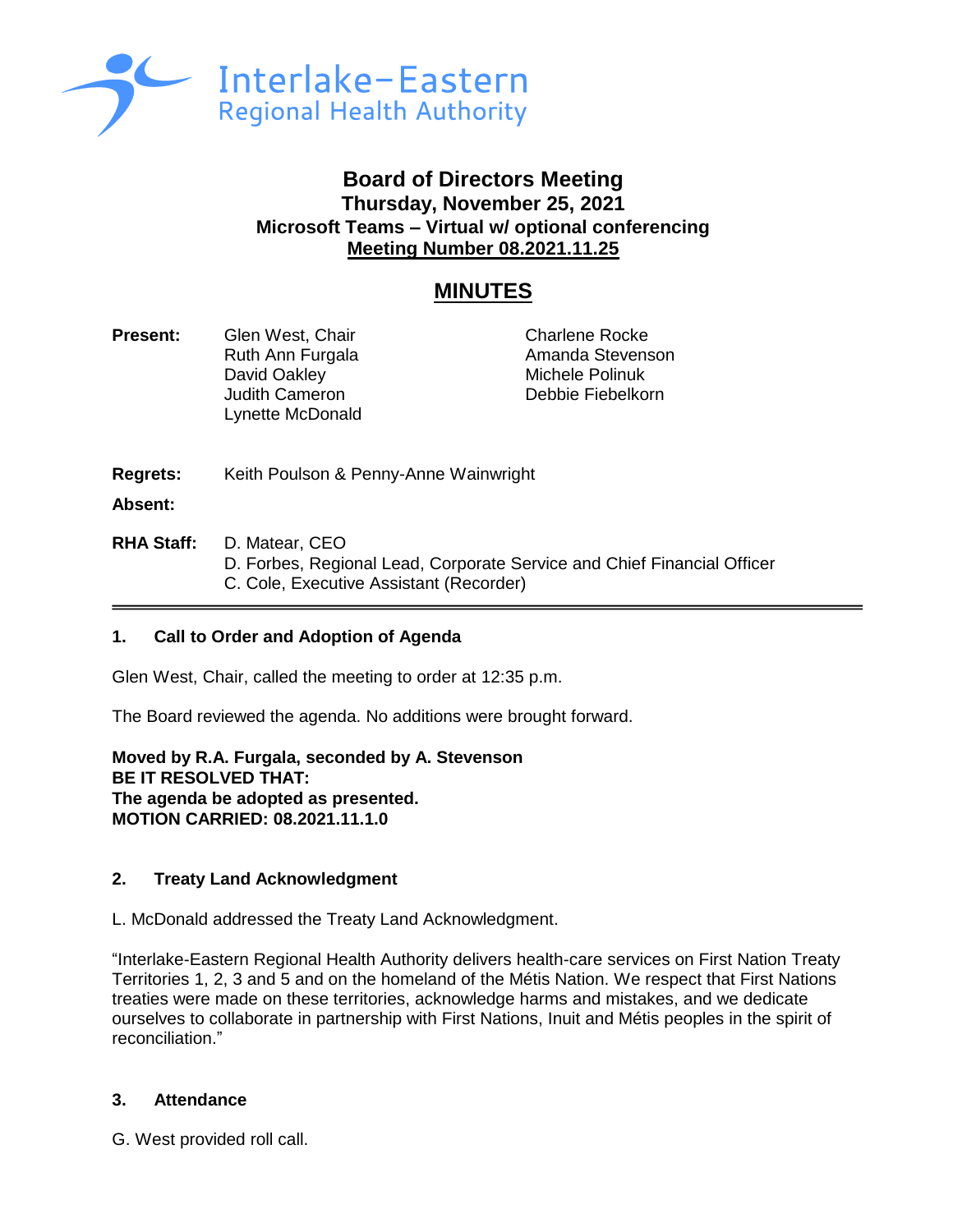P. Wainwright & K. Poulson sent regrets for today's meeting. All other Board of Directors were in attendance via Microsoft Teams – virtual/conferencing.

**Moved by M. Polinuk, seconded by J. Cameron BE IT RESOLVED THAT: The Board of Directors excuses P. Wainwright and K. Poulson from the November 25, 2021 meeting attendance. All other Board of Directors were in attendance via Microsoft Teams – virtual w/ optional conferencing. MOTION CARRIED: 08.2021.11.2.0**

## **4. Adoption of previous minutes**

The October 28, 2021 regular Board of Directors minutes were reviewed.

**Moved by D. Fiebelkorn, seconded by J. Cameron BE IT RESOLVED THAT: The minutes from the October 28, 2021 Board meeting be adopted as amended. MOTION CARRIED: 08.2021.11.3.0**

**5. Business Arising** – None

#### **6. New Business**

## **6.1 Interlake-Eastern Health Foundation (IEHF) Executive Summary**

M. Polinuk welcomed P. McCallum to the Board meeting. Michele noted that P. McCallum will be attending Board meeting periodically to bring updates and awareness of the Interlake-Eastern Health Foundation (IEHF) and its activities.

P. McCallum thanked the Board for allowing her to come today to provide an overview of the November 2021 IEHF Executive Summary that was included in the package. Highlights of the executive summary included; equipment purchases/enhancements purchase made in October 2021, grants received in October 2021, an endowment update and a \$5 club update. Pam noted that the total dollar amount for each grant has been added, as recommended by the Board at the October meeting. In addition, the Board and SLT had recommended that a column be added to the equipment purchases/enhancements to show which program received the purchase.

Opportunity for questions was provided.

The Board finds this executive summary very informative, and they thanked P. McCallum for the joining them. P. McCallum left the meeting.

## **7. Chief Executive Officer Report**

The November 2021 CEO Report to the Board was distributed and reviewed for information.

Dr. D. Matear, CEO started out the meeting noting that the CEO report is evolving. As it stands, the Board are happy with the structure. After the last Board meeting, members went through the CEO report to deliberately look at the expectations on how this aligns with the CEO evaluation, to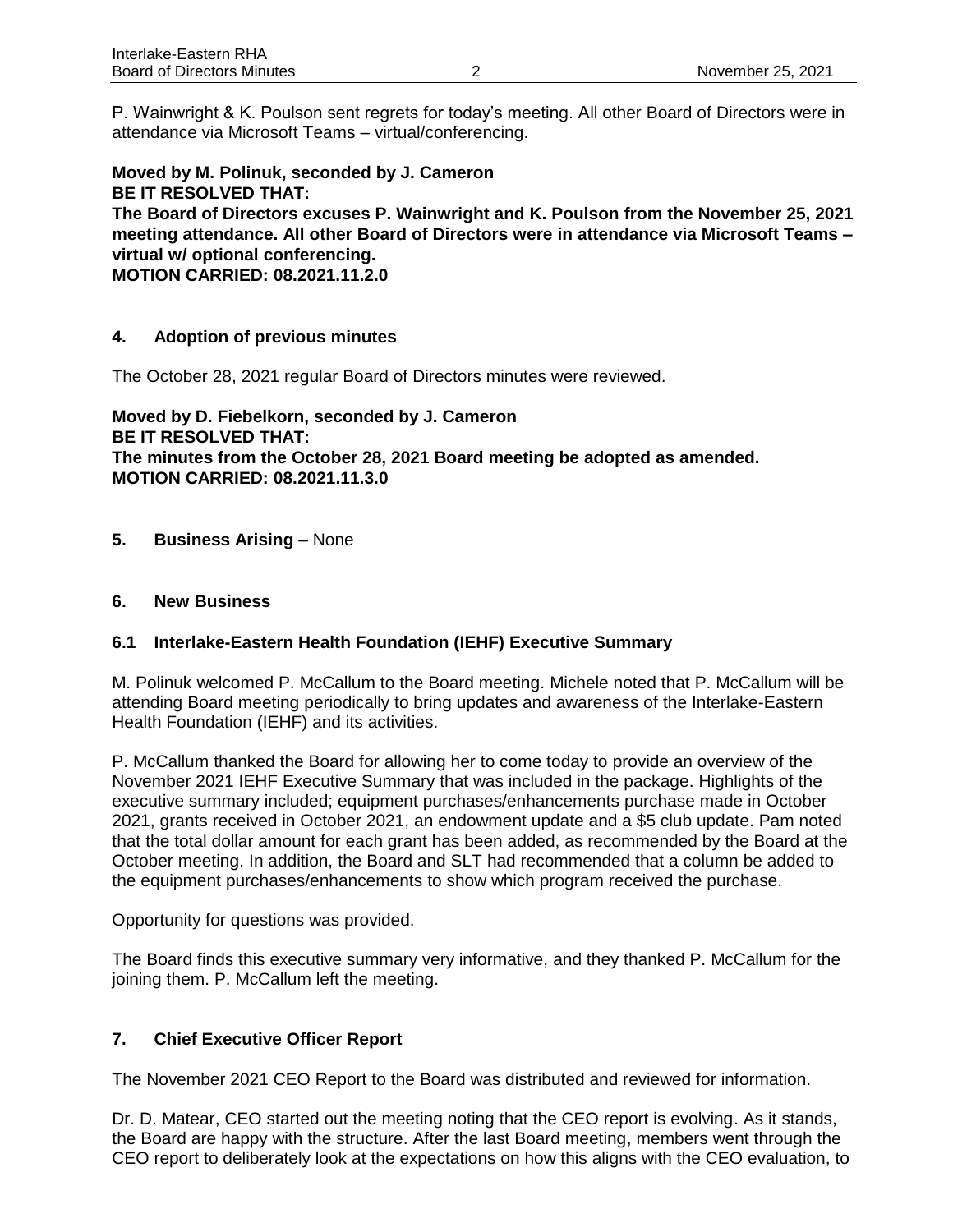ensure the information that you see in the CEO report aligns with what the Board is expecting to see for reporting. David noted that he would be happy to hear feedback from the Board.

Dr. D. Matear, CEO provided a high-level executive summary overview to the Board on progress around the regional health advisory council; current Provincial initiatives; strategic steering committees; health system transformation; CPSP; local community engagement, operational tables; service delivery organizations (SDO) performance management provincial dashboard; board balanced scorecard; and a COVID update.

Opportunity for questions was provided throughout the CEO report.

## **8. Chair's Report**

No Chair's report provided.

## **9. Committee Reports**

## **9.1 Finance Committee**

The approved Finance Committee minutes from October 21, 2021 are included in the Board package for information.

D. Forbes reviewed the reconciliation to the end of September 2021 financial statements, providing a summary of changes from the preliminary statements to the final consolidated statements & financial statement. All entries were typical accounting adjustments that are anticipated at year-end.

#### **Motion by R.A. Furgala, seconded by G. West BE IT RESOLVED THAT: The Board of Directors accepts the Non-Consolidated Financial Statements for the period ending September 30, 2021 as presented. MOTION CARRIED: 08.2021.10.9.1A**

## Bank Signing Authorities

D. Forbes noted that in accordance with the RHA General By-Law No. 1, the Board of Directors may from time to time by resolution, appoint any Officers to be a signing authority on behalf of the RHA. Currently, the following are included as signing authorities:

David Matear, Chief Executive Officer Myron Thiessen, Regional Lead, Medical Services Randy Dallinger, Lead Human Resources Dorothy Forbes, Regional Lead, Corporate Service and Finance Laurel Ann Manaigre, Director, Finance

The following proposed recommendation for immediate change: Remove: Laurel Ann Manaigre, Director, Finance (Retired) Add: Rhonda Hogg, Director, Finance

and;

The following proposed recommendation for changes effective January 1, 2022: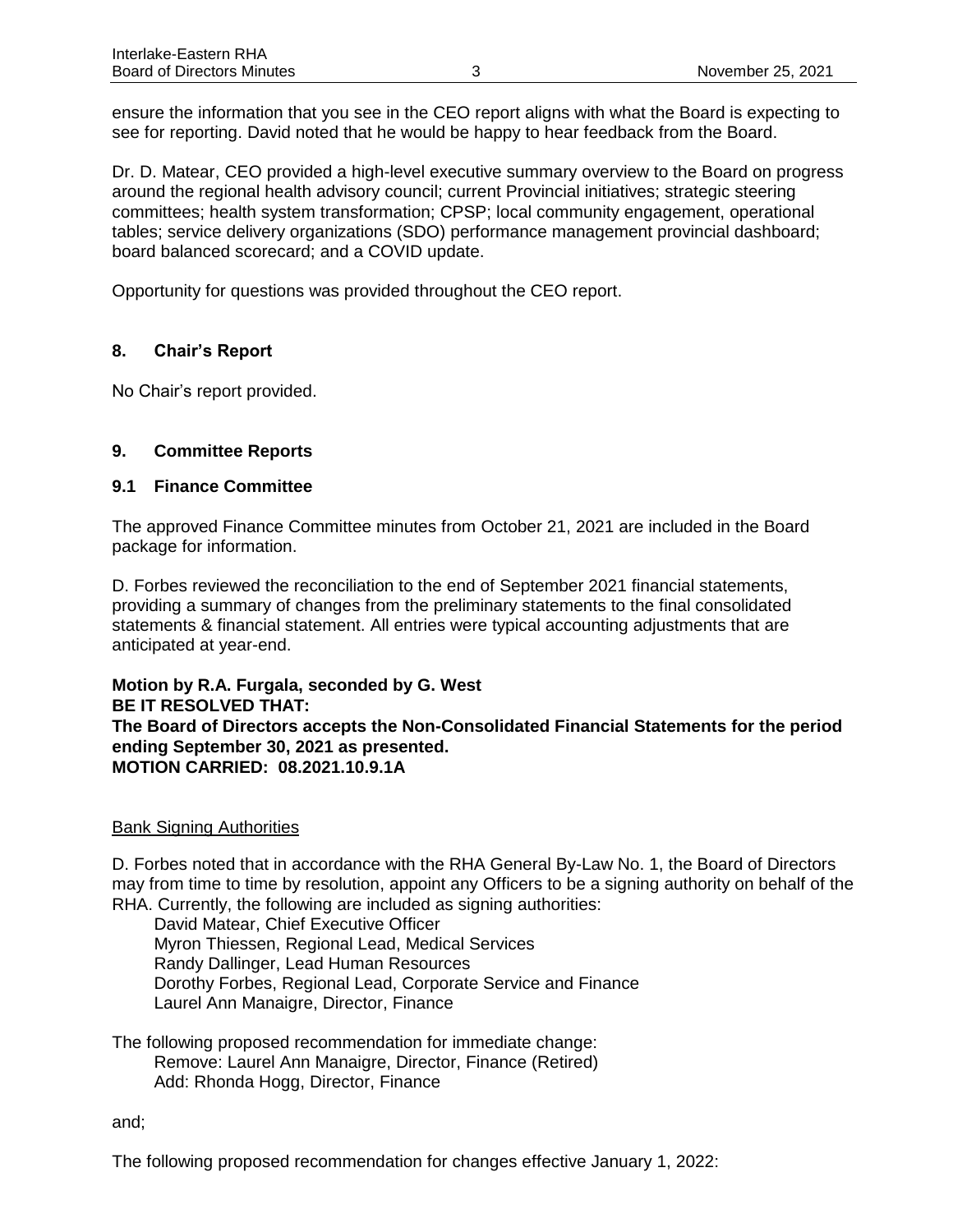Remove: Randy Dallinger, Lead Human Resources

Add: Gregory Reid, Regional Lead, Health Services, Community & Continuing Care The Board Finance Committee would recommend the Board approve recommended changes.

**Motion by D. Fiebelkorn, seconded by J. Cameron BE IT RESOLVED THAT: The Board of Directors approves the following changes to the Interlake-Eastern RHA: Banking Signing Authority immediate change: Removal of: Laurel Ann Manaigre Addition of: Rhonda Hogg and; Banking Signing Authority effective January 1, 2022: Removal of: Randy Dallinger, Lead Human Resources Addition of: Gregory Reid, Regional Lead, Health Services, Community & Continuing Care MOTION CARRIED: 08.2021.11.9.1B**

#### **Finance Orientation**

D. Forbes presented to the Board the finance orientation that was included in the package.

Opportunity for questions was provided.

The Board is very pleased with the amount of work that went into this orientation presentation and look forward to this being part of orientating new Directors should they wish to sit on the Finance committee. In addition, this presentation can be used for Board education purposes should the Board feel they need a refresher.

Education, Policy and Planning will continue to work this into the Board Education matrix plan as needed.

#### Liability Insurance

B. Zelenitsky joined the Board to discuss the attached HIROC liability insurance coverage presentation that was shared with the Board Finance committee last week to try and answer any questions around Board of Directors liability insurance and insurance for the liability of the organization, including provider malpractice insurance, as the organization would be named in any lawsuit resulting from malpractice.

B. Zelenitsky asked the wish of the Board to see if they would like her to arrange for HIROC to come and present to them.

The Board had some discussion and would recommend that HIROC come to a Board meeting to present in the coming months.

B. Zelenitsky will take this away and arrange a presentation with HIROC on our liability insurance coverage.

## **9.2 Audit and Risk Committee**

No report. The next Audit and Risk Committee meeting will be scheduled for December 9, 2021.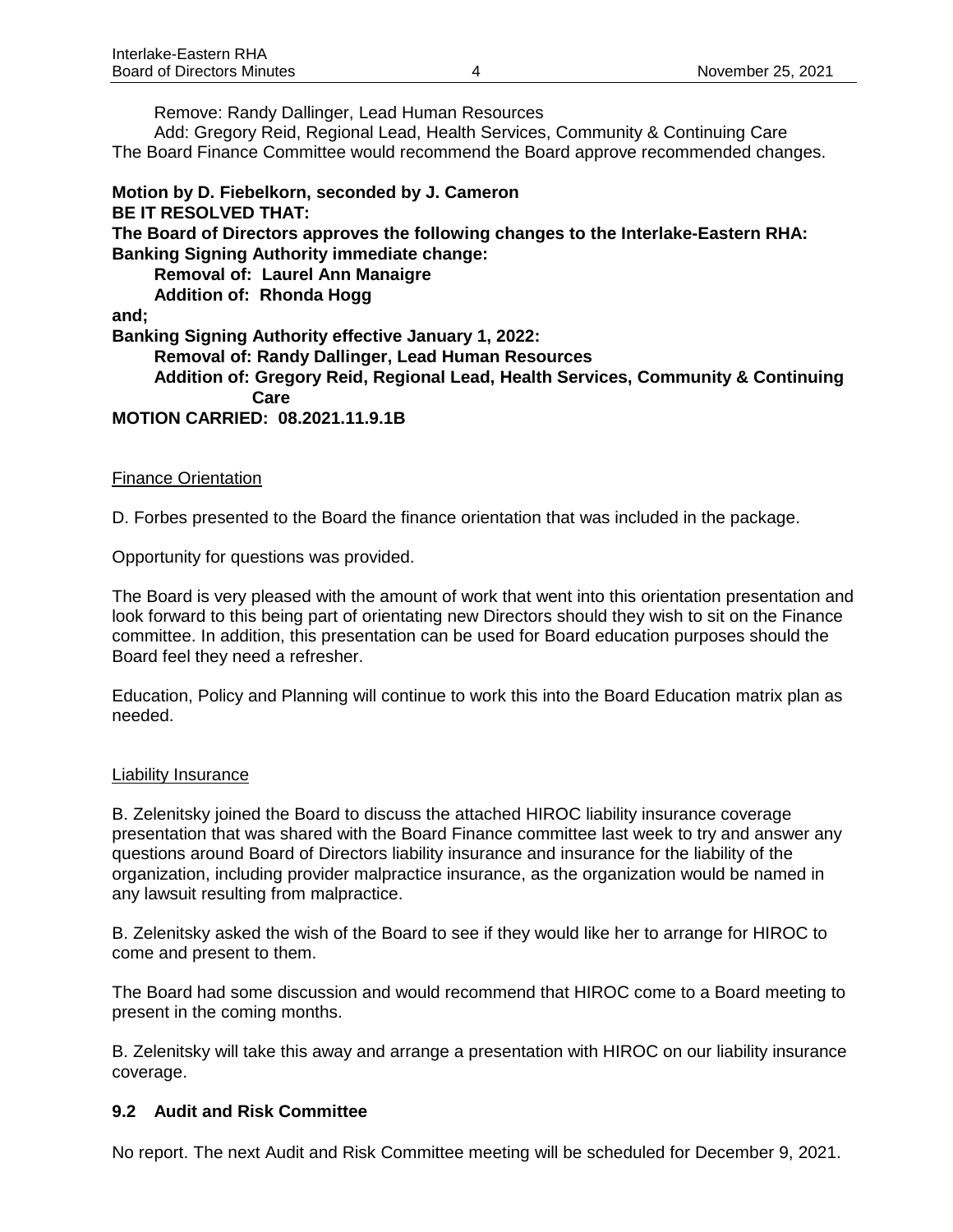## **9.3 Quality and Patient Safety Committee**

No report. The Quality and Patient Safety Committee meeting took place this morning, November 25, 2021. The August 2021 minutes will be shared in the January Board package.

## **9.4 Education, Policy and Planning Committee**

The approved Education, Policy and Planning Committee minutes from October 21, 2021 are included in the Board package for information.

#### Board Policy Review

M. Polinuk noted that the policy review tracker is included in the package to help keep track of policies that have and are being reviewed, along with completion date of the review.

M. Polinuk walked through a list of policies that have proposed changes and that were brought forward from the subcommittee to the Education, Policy and Planning Committee.

The Education, Policy and Planning committee recommends the Board approve the changes that are reflected in red track changes on the attached policies included in the Board package:

- GI. 1 Definitions no changes recommended
- GP. 1 Governing Style– changes recommended
- GP. 3 Corporate Office Staff changes recommended
- GP. 7 Executive Committee Terms of Reference no changes recommended
- GP. 13 Media and Public Communication changes recommended
- GP. 15 Board Orientation and Education changes recommended
- GP. 16 Board Linkage Regional Residents changes recommended
- GP. 17 Board Linkages no changes recommended
- GP. 18 Approval of New Policies and Policy Amendments changes recommended
- GP. 21 In-Camera Meetings no changes recommended
- GP. 22 Recognitions changes recommended
- Appendix 2 Executive Committee Terms of Reference changes recommended
- EO. 5 Financial Planning no changes recommended
- EO. 6 Financial Management changes recommended
- EO. 7 Asset Protection no changes recommended
- EP. 8 Capital Equipment changes recommended

## **Motion by J. Cameron, seconded by A. Stevenson BE IT RESOLVED THAT:**

**The Board of Directors approves the suggested changes to the policies that were reviewed by the Education, Policy and Planning Committee as amended and presented. MOTION CARRIED: 08.2021.11.9.4**

## **9.5 Indigenous Health Advisory Committee**

No report. The next Indigenous Health Advisory Committee meeting will be scheduled for January 13, 2022.